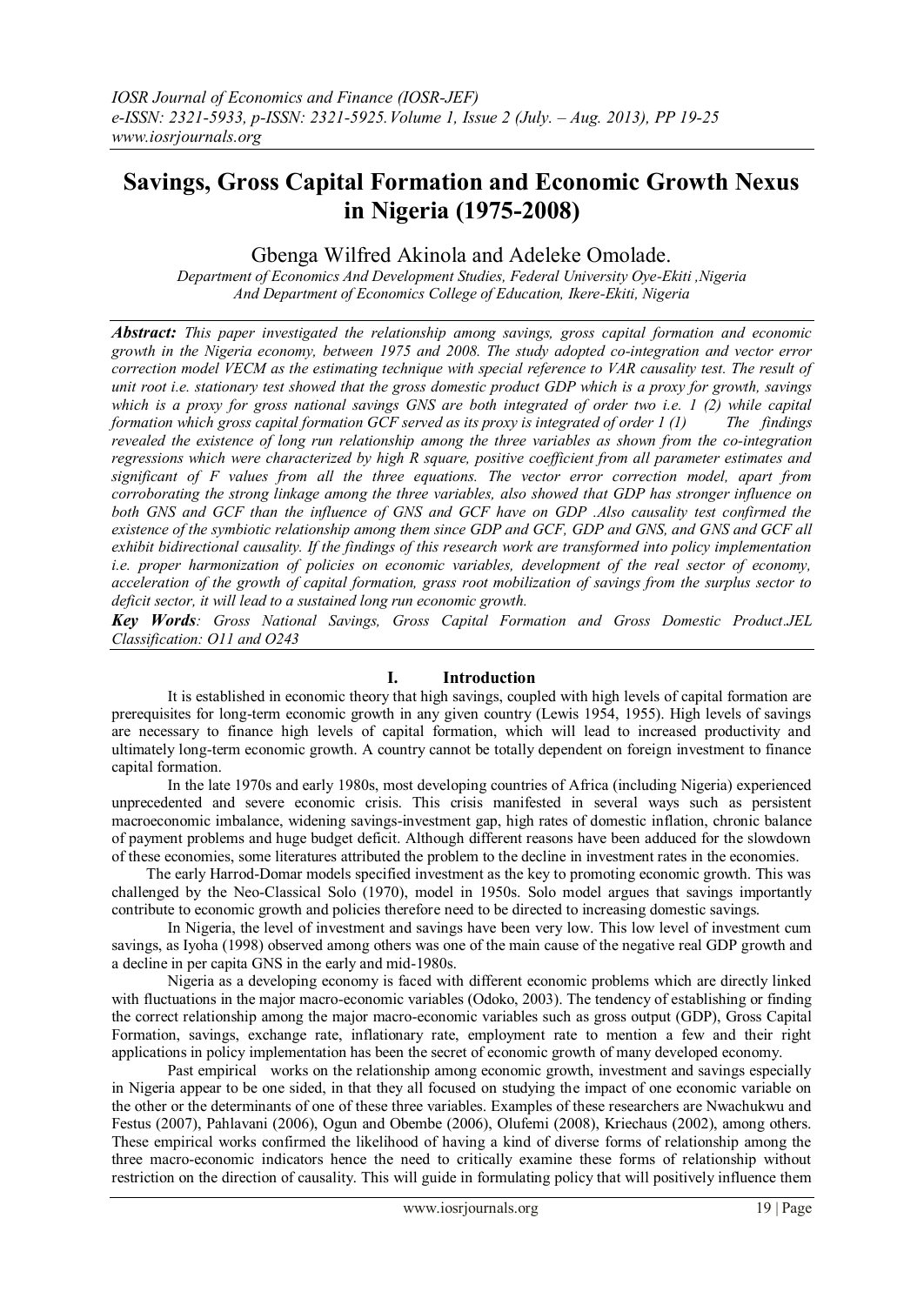and transform the influence to the overall economic development of the country. This is the basis for this research work.

 The broad objective of this study is to examine the relationship among economic growth, gross capital formation and savings in Nigeria between 1975 and 2008

# **II. Some Literature**

Pahlavani et al (2006) carried out some research works on the role of capital formation and savings in promoting economic growth in Iran. He made use of time series data spanning from 1960 to 2003. This paper estimated the interdependence among real capital formation, saving and output for Iran in those turbulent years of 1960 to 2003.

Verma and Wilson (2005) investigated the relationship among savings investment and growth in India. The researchers made use of time series data spanning from  $1950 - 2001$ . The estimates from the findings of Verma and Wilson do not support the commonly accepted Solow and endogenous models of economic growth.

Nwanchukwu and Festus (2007) over viewed the determinants of private savings in Nigeria using vector error correction model. It examined the articles of determinants of private savings in Nigeria. It compared the estimation result of the error-correction model with those of three conventional models Partial-Adjustment, Growth Rate and Static Models. The conclusion is that the ECM performs much better than the other models.

Ogun and Obenbe (2006) examined a long run determinants of saving and investment in Nigeria. A stock and Watson dynamic OLS approach (1979-2004) investigated the long run determinants of aggregate saving and investment in Nigeria in the light of the role of these variables in capital accumulation and growth process.

Ogunleye and Olorunfemi (2006) investigated the impact of Public expenditure on the economic growth in Nigeria: Using the co-integration technique of establishing long run relationships among time series data, recurrent and capital expenditures by the Federal Governments of Nigeria were regressed on the gross domestic product. The evidence suggests that, on the aggregate there is a long run positive relationship between GDP and the total government expenditure.

Olufemi (2008) researched into investment and economic growth in Nigeria using an autoregressive model, he looked at the direction and strength of the relationship between public investment and economic growth in Nigeria, using time series data from 1975 to 2004. The study examined the unit root problem and cointegrating properties of the data. The unit root problem was tested by using Augmented Dickey Fuller (ADF) and Phillip Perron tests. Then the effects of stochastic shocks of each of the endogenous variables were explored using Vector Autoregressive (VAR) model.

# **III. Methodology**

# **3.1 Model Specification**

According to Solow (1956), Growth is determined by rate of savings, investment in physical capital, labour, and population growth. With reference to Solow growth model, the model of this study is hereby specified as follows:

GDP =f (K,SAV)……………………………………………………….(1)

Where GDP = proxy for economic growth,

 $K =$  investment. (Proxy for Gross capital formation).

GDP =α<sup>0</sup> + α1GCF+ α2SAV+ μ1…………………………………….(2)

- SAV is National Savings

Again the life cycle hypothesis under the theoretical framework expressed savings as a function of non human wealth  $(w_t)$  income (output)  $y_t$ , interest rate  $(r_t)$  etc i.e.  $s_t = f(W_t, Y_t, r_t...)$  the second model for this research work adopted the life cycle hypothesis by Ando Modigliana (1954) and express savings function thus,  $SAV = f(GDP, GCF)$ 

The third model to be used in this model takes its root also from accelerator principle  $\&$  neoclassical theory of investment which expresses change in investment as a function of change in output i.e.  $I = K Y_t$ . Where  $\Delta$  change in investment, K is capital output ratio,  $Y_t$  = change in output.

However the traditional theory of investment favours investment being expressed as a function of interest rate but according to Mackinon (1973) higher interest rate would stimulate rise in saving, increase the volume of domestic credit extended by the financial system and hence affecting equilibrium level of investment. With this assertion, apart from interest rate and change in output expressed by Keynes and classical economist as determinants of investment Mackinoin (1973) has expressed the influence of saving on investment, and consequently our model expressing  $GCF = f(GDP, SAV)$  is formulated.

Where GCF is a proxy for investment, GDP (output) is a proxy for growth and savings represent national savings.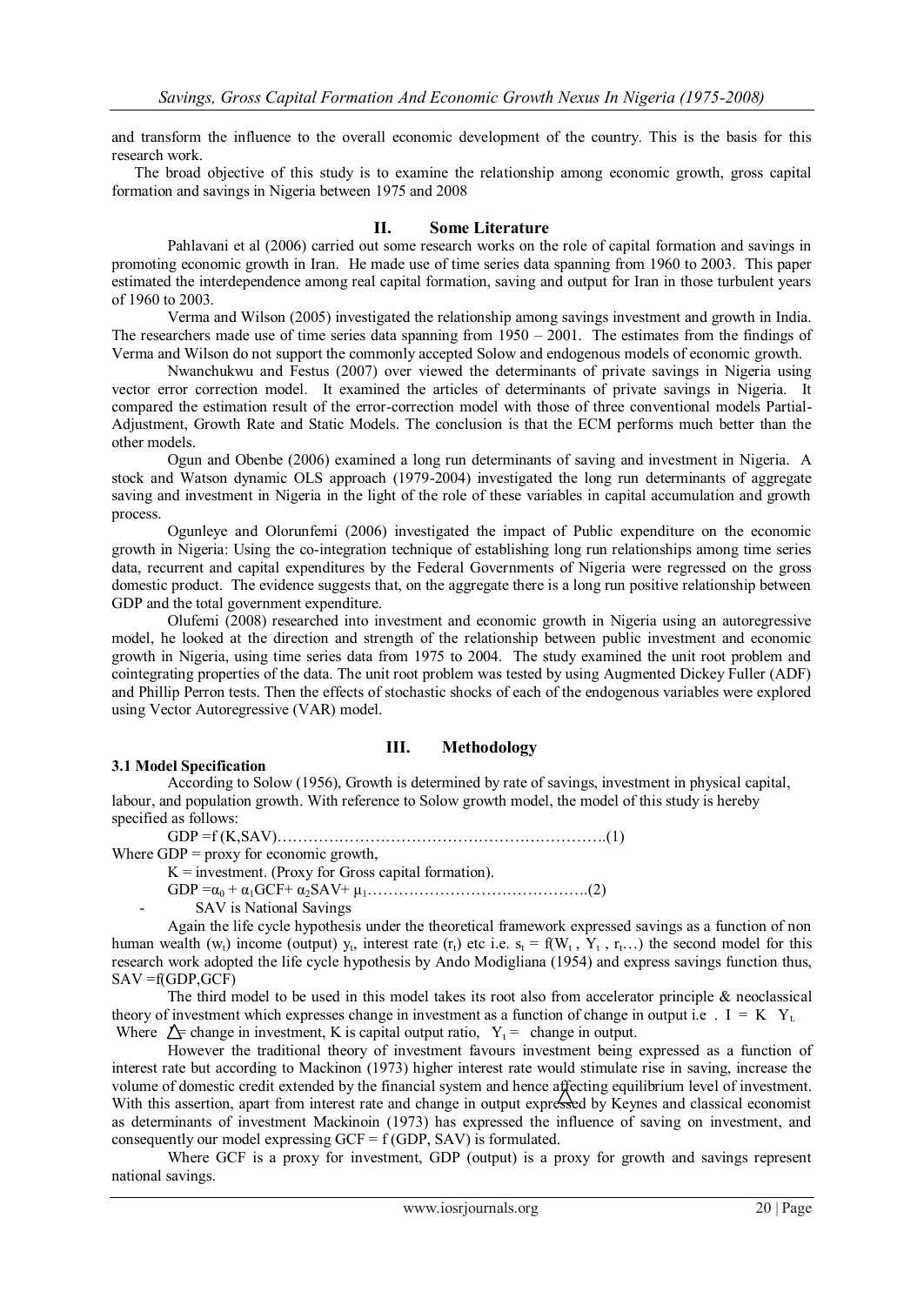The model is explicitly written as: GCF = α<sup>o</sup> + α<sup>1</sup> GDP + α<sup>2</sup> SAV…................................................................................. (3) The three models that enabled us study the relationship among Savings, Gross Capital Formation and Economic Growth in Nigeria using VAR are thus formulated: GDP<sup>t</sup> = f (SAV <sup>t</sup> GCF t)…………………………………………………………(4) GDP<sup>t</sup> = α0+α1SAV<sup>t</sup> + α2GCFt + μ1…………………………………………..(5)  $SAV_t = f(GDP_t GCF_t)...$ SAV<sup>t</sup> = α0+α1GDP<sup>t</sup> + α2GCFt + μ1… ………………………………………………..(6)  $GCF_t = f(GDP_t SAV_t)$ GCF<sup>t</sup> = α0+α1SAV<sup>t</sup> + α2GDPt + μ<sup>1</sup> …………………………………(7) Where  $\widehat{GDP_t}$  Gross Domestic Product (Proxy for economic growth)  $SAV_t =$  Gross Savings in Nigeria  $GCF_t =$  Gross Capital Formation  $U_i$  = Error Term  $\wedge$ A Priori Expectation All the explanatory variables are expected to be positively related.  $\frac{\partial GDP}{\partial GCF} > 0$ ,  $\frac{\partial SAV}{\partial GDP} > 0$ ,  $\frac{\partial GCF}{\partial GDP} > 0$ ,  $\frac{\partial GCF}{\partial SAV} > 0$ ,  $\frac{GDP}{\partial SAV} > 0$ ,  $> 0$  $\triangle$  $\triangle$ ∂GDP N.B.  $\alpha_0$ ,  $\alpha_1$ ,  $\alpha_2 > 0$ 

#### **3.2 Estimating Technique**

The first step is to examine whether the time series contained in the equation has a unit root. In the cointegration literature, the more frequently used tests for a unit root are the Augmented Dickey-Fuller (1979 and 1981) Philips – Perron (1988) and Perron (1986 and 1988) test. These tests agreed in their treatment to the intercept parameter. Thus, the null hypothesis model to test for unit root has the following form:

$$
X_t = \mu + aX_{t-1} + E_t \tag{8}
$$

And the model under the alternative hypothesis:

The estimating technique adopted for this study is cointegration and error connection model. According to Engle and Granger methodology,

( ) ...................................................................(9) 2 *t* 1 *t <sup>T</sup> X<sup>t</sup> t aX E*

When  $X_t$  is the of the time series, and under the null hypothesis;  $a = 1$  and  $\theta = 0$ . T represents the number of observations. In this paper, we use the Augmented Dickey-Fuller (*ADF*) to test for the stationarity of the time series. The *ADF* test can be obtained by applying *OLS* to estimate the coefficients of the following relation:

 *n X<sup>t</sup> <sup>t</sup> X<sup>t</sup> <sup>i</sup> X<sup>t</sup> u<sup>i</sup>* 1 <sup>1</sup> <sup>1</sup> .......................................(10)

n is chosen to eliminate the autocorrelation. If a unit root exists, then  $y = a - 1$  would not be statistically different from zero. The  $ADF$  test can be conducted by comparing the t-value on the coefficient of  $X_{t-1}$ with critical values.

The Granger representation indicates that if  $X_t$  and  $\lambda_t$  are integrated; they will have an error correlation representation as follow:

$$
a(L)\Delta \gamma_i = a_0 - \lambda (y_t - a_i X_t) + b(L)\Delta \lambda_i + c(L)E_t
$$
 (11)

Where  $a(L)$ ,  $b(L)$  *and*  $c(L)$  are stable and inveritible polynomials, respectively. Such models provide a more attractive way of presenting and modeling cointegrating series. The error correction models combine the long run  $(y_t - aX_t)$  and the short run dynamics.

The second step of Engle and Granger methodology consist to estimate the following regression: .........................................(12) *y<sup>t</sup> a a yt* <sup>1</sup> *<sup>j</sup> X<sup>t</sup>* <sup>1</sup> *bEC<sup>t</sup>* <sup>1</sup>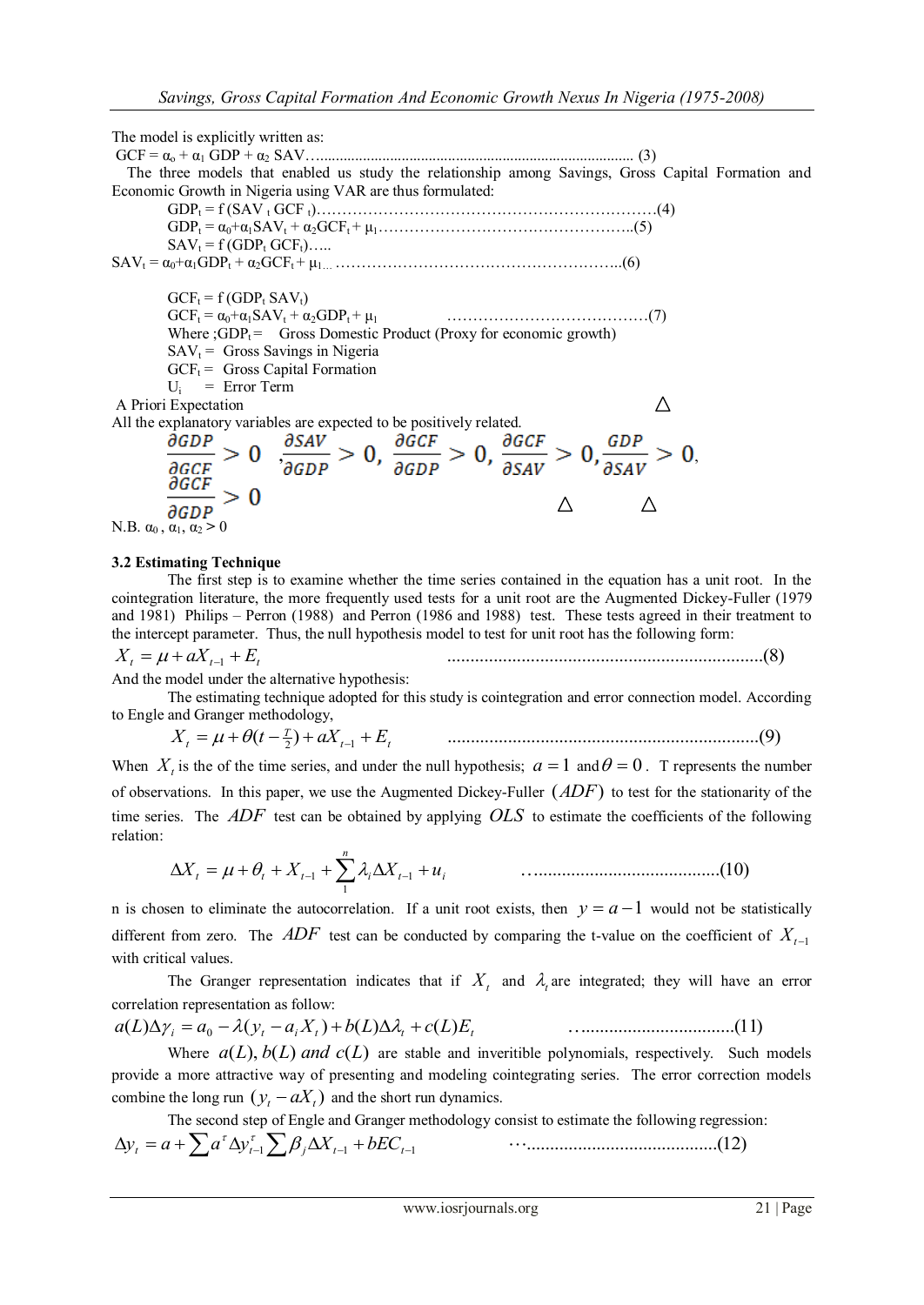Where A denotes the first difference and the EC represents the error term. The estimated error term coefficient must have statistically significant negative sign. This coefficient indicates the percentage of the disequilibrium in the dependent variable that would be adjusted from period to another. It is widely recognizable that Engle and Granger test for cointegration would be enough if we want to examine the effect of error correction mechanism on the dependent variable for two sequences periods such as t and  $t - 1$ .

The maximum Likelihood procedure (Johansen's test), suggested by Johansen (1988 and 1991) is particularly preferable when the number of variables in the study exceeds two variables due to the possibility of existence of multiple cointegrating vectors. The advantage of Johansen's test is not only limited to multivariate case, but it is also preferable than Engle-Granger approach even with a two-variable-model (Gonzalo, 1990).

To determine the number of cointegrating vectors, (Johansen, 1988 and 1991) and Johansen and Juselius (1990) suggested two statistic tests. The first one is the trace test  $(\lambda_{trace})$ . It tests the null hypothesis, that the number of distinct cointegrating vectors is less than or equal to (q) against a general unrestricted alternative  $(q = r)$ . The second statistical test is the maximal eigenvalue test  $(\lambda_{max})$ . This test concerns a test of the null hypothesis that there is  $( r)$  of cointegrating vectors against the alternative that there is  $( r + 1)$ cointegrating vectors.

## **3.3 Sources of Data**

Given the nature of the research work, secondary data needed to carry out the empirical analysis on both investment, saving and output (GDP) in Nigeria.Data on savings, GDP and Gross Capital Formation sourced from CBN (2009), Statistical bulletin\.

# **IV. Results and Discussion.**

## **4.1 Stationarity Test**

The summary result of this study includes the Augmented Dickey Fuller test for unit root test to determine the time series characteristics of each variable, co integration regression and the Vector Error Correction Modeling (VECM). In addition the result of the VAR causality test is also presented in this study and their policy implications.

| Table 1. Augmented Dickey Fuller tests for Stationary with Intercept and Linear Trend<br>Unit Root Test Result |          |                   |             |  |  |
|----------------------------------------------------------------------------------------------------------------|----------|-------------------|-------------|--|--|
|                                                                                                                | Variable | <b>ADF</b>        | Order of    |  |  |
|                                                                                                                |          | <b>Statistics</b> | Integration |  |  |

Source: Computed from data

ADF critical value at 5% is -3.5671; \*\* Stationary after the second difference

GDP  $-6.9579$   $1 (2)$  \*\* GCF  $-4.9323$   $1(1)$  \* GNS  $-5.0541$  1 (2) \*\*

\* Stationary after the first difference

The test in table.1 was conducted with the assumption of constant and trend in the series. . The result in table 1 therefore indicates that all variables are non – stationery at the levels. This is so, as their ADF statistics are all less negative than the critical values at the 5% level of significance. However, the economic implication of non – stationary series is that of prolonged or sustained shock if there is any disturbance to the variable. Thus Gross Domestic Product (GDP), Gross Capital Formation (GCP) and Gross National Saving (GNS) all exhibit persistence shock.

A further test for unit root to ascertain whether such shock is that of infinity or will die out over time is conducted using the first difference and second difference of each variable as the case may be. The result, also in table 4.1 shows that GDP and GNS are integrated of order two i.e. denoted as 1 (2) while GCF is stationary at the first difference and therefore integrated of order one denoted as 1 (1).The result of the Johansen Maximum likelihood co-integration test and the associated error correction model are presented.

#### **4.2 Cointegration Rank Test for Gross Domestic Product, Capital Formation and Savings**

The test is conducted using the Johansen co-integration technique since the model is multivariate. The result of the multivariate co-integration is presented in table 2.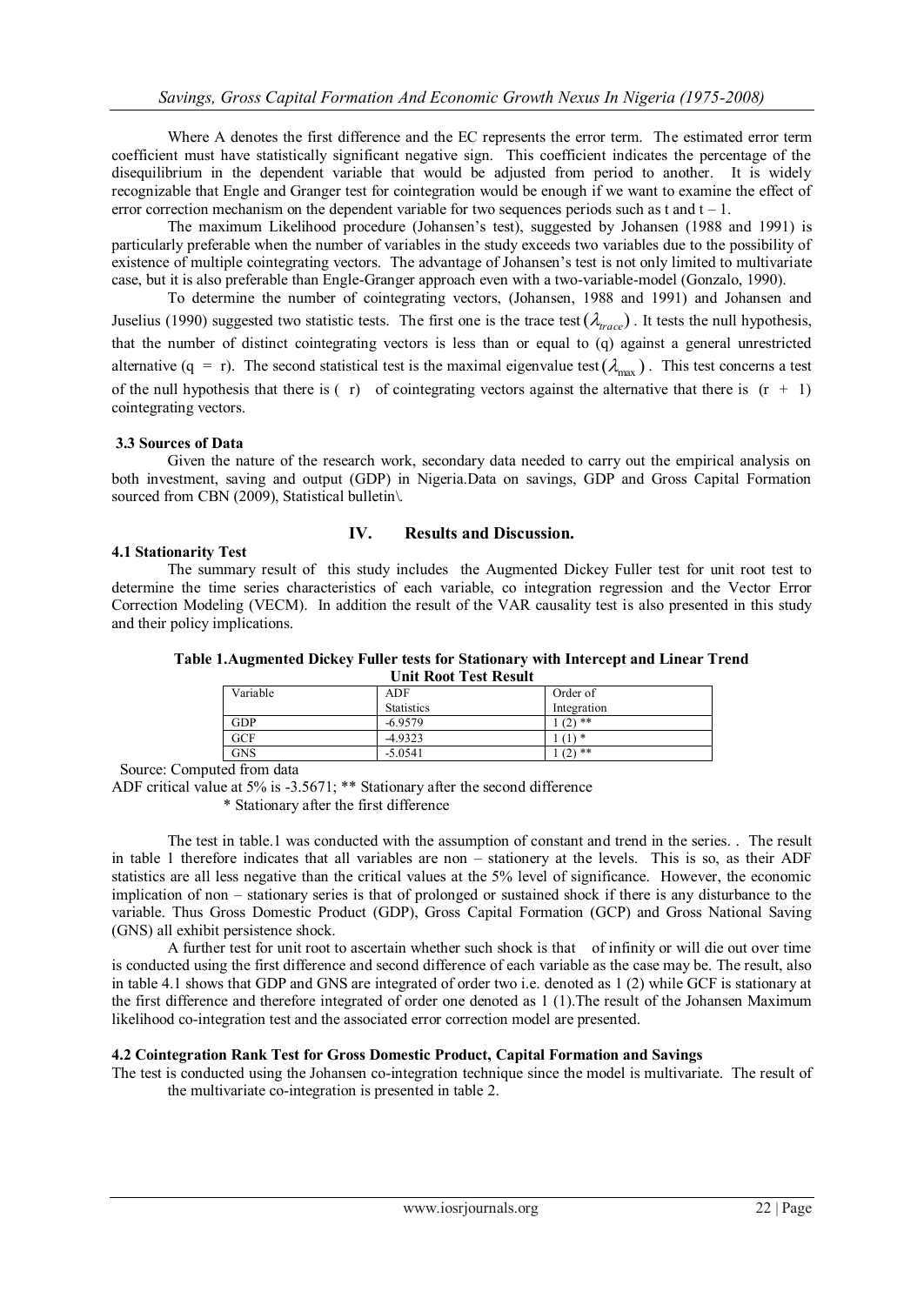| Max        |               |             |          | Trace           |         |          |          |
|------------|---------------|-------------|----------|-----------------|---------|----------|----------|
| $H_0$      | Hı            | <b>Stat</b> | 95%      | $H_0$           | H       | Stat     | 95%      |
| $= 0$      | $\cdots$<br>= | 44.5477*    | 24.3500* | $r = 0$         | $r =$   | 59.8034* | 39.3300* |
| $R \leq 1$ | $r = 2$       | 12.5659     | 18.3300  | $R \leq 1$      | $r =$ . | 5.2558   | 23.8300  |
| R < 2      | $r =$         | 2.6699      | 11.5400  | $r \leq \angle$ | $r =$   | 2.6699   | 11.5400  |

**Table 2:**Johansen Multivariate Cointegrated Rank Test

#### **Source: Computed from data**

Asterisk( $*$ ) indicates statistical significance at the 95% level.

The LR test of Johansen is based on both trace statistics and maximal engel value. The null hypothesis of no cointegration is rejected at  $r = 0$ , since at this level, the trace test and maximal engel values are greater than their respective critical values at 5% level of significance. Thus the test indicates 1 cointegrating equation. The evidence of cointegration indicates that in Nigeria there exist a long run relationship among the variables.

## **4.2.1 Cointegration Regression for GDP**

From the methodology, it is clear that there are three equations to be estimated. The first is for the GDP, the second is for GCF and the third is for the GNS. The cointegrating equation normalized to Gross Domestic Product is shown in equation 13.

| $(23886) * (014.3804) *$ | $(1.1909)*R^2=0.82$ | $F(2,31)$ 31,2606 (0.000) |
|--------------------------|---------------------|---------------------------|

**D.W = 2.00:**From the equation, it is clear that in the long-run, gross capital formation and gross national saving impact positively on gross domestic product. The result further shows that the impact of gross capital formation is not statistically significant but that of gross national saving is significant at 5% level. The result is in line with the apriori expectation. Again, the value of the R square is 0.82. This means that systemic variations in the GDP is explained to the tune of about 82% by both gross capital formation and gross national saving. Expectedly, the F statistics value which is used to test the overall significance of the entire model indicates that the model is statistically significant at 5% significant level. The Durbin Watson value of 2.0 is an indication that the model is not having the problem of auto-correlation.

## **4.2.2 Co-integration Regression for GCF**

The co-integrating equation normalized to Gross Capital Formation is shown in equation 14.

GCF =  $9227 + 0.00306GDP + 0.0381GNS$ . (14)  **(23087) \* (0.00204)\* (0.020451)\***

| $(2308/)^{\pi}$ $(0.00204)^{\pi}$ | $(0.020451)^{x}$          |
|-----------------------------------|---------------------------|
| $R^2 = 0.64$                      | $F(2,31)$ 27.4486 (0.000) |
| $\mathbf{D}.\mathbf{W} = 1.7$     |                           |

The regression equation 14 shows that Gross Capital Formation is positively related to both gross domestic product and gross national saving. It is also revealed from the result that both savings and gross domestic product does not have significant impact on the gross capital formation individually. However the whole model passed the overall test of statistical significance. This follows the F test carried out which show that the F- statistics is significant at 5% hence, it can be concluded that both gross domestic product and savings will jointly have a significant impact on the gross capital formation in the long run. The R square which measures the variation in capital formation that is explained by both gross domestic product and savings is relatively high i.e. about 64% variation in capital formation is explained by both gross domestic product and savings. Finally, the Durbin Watson value of 1.7 is an indication of absence of autocorrelation problem.

#### **4.2.3 Cointegration Regression for GNS**

The cointegrating equation normalized to Gross Capital Formation is shown in equation 15.

```
GNS = - 15907 + 0.0749GDP + 2.6435GCF. . (15)
(238992) * (0.01258)* (1.4184)*
```

```
R^2 = 0.82 \quad F(2,31) 71.8033 (0.000)
```

```
D.W = 1.8
```
Just like the two previous equations the empirical result as shown in equation 3 conforms to the apriori expectation, there is a positive relationship between savings and the two explanatory variables i.e. gross domestic product and capital formation. However it should be noted that the result further shows that GDP has a significant impact on savings while capital formation does not. Again the F test revealed that the model passed over all test of statistical significance therefore, the joint inclusion of GDP and GCF in the model with impact significantly on savings (GNS). The Durbin Watson value of 1.8 means no autocorrelation problem.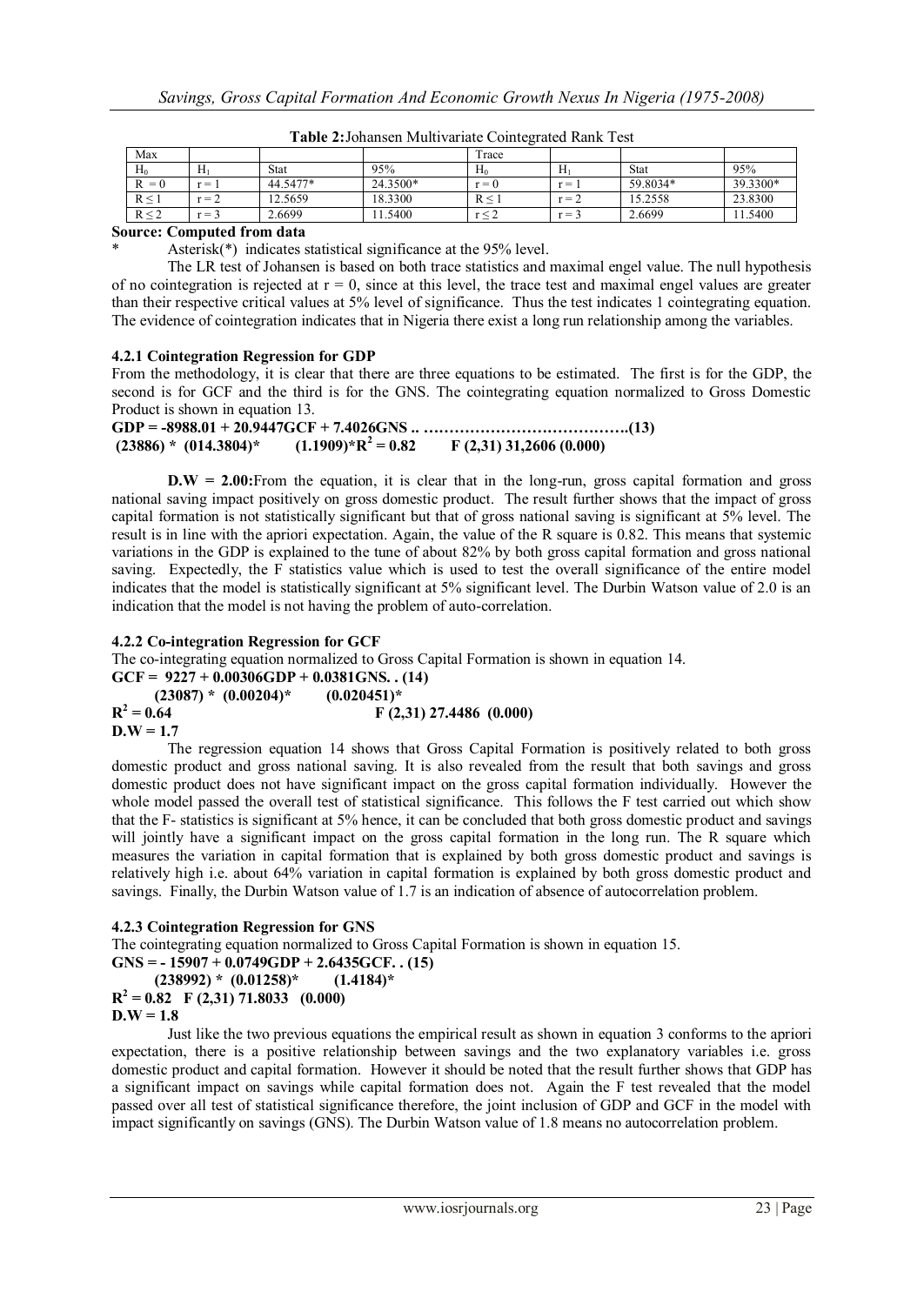#### **4.3 Vector Error Correction Mechanism**

| <b>Standard error</b> |            |             |
|-----------------------|------------|-------------|
|                       | T-ratio    | Probability |
| 344776.0              | $-0.27723$ | 0.789       |
| 47175.8               | $-0.78766$ | 0.454       |
| 442046.0              | 17.8668    | 0.000       |
|                       |            |             |

| R-Squared | 0.99979                  |
|-----------|--------------------------|
| F-stat    | $F(19.8)$ 2032.9 (0.000) |

| Table 4: The VEC Model for DGNS |             |                       |           |             |  |  |
|---------------------------------|-------------|-----------------------|-----------|-------------|--|--|
| Regressor                       | Coefficient | <b>Standard error</b> | T-ratio   | Probability |  |  |
| Constant                        | $-117703.4$ | 73111.7               | $-1.6099$ | 0.146       |  |  |
| Trend                           | 16973.0     | 10003.9               | 1.6966    | 0.128       |  |  |
| $Ecm1(-1)$                      | $-728177.3$ | 93738.3               | $-7.7682$ | 0.000       |  |  |
| R-Squared                       |             | 0.99979               |           |             |  |  |
| F-stat                          | F(19.8)     | 152.0980(0.000)       |           |             |  |  |

# Table 4: The VEC Model for DGNS

Table 5:The VEC Model for DGCF

| Regressor  | Coefficient | <b>Standard error</b> | T-ratio    | Probability |  |
|------------|-------------|-----------------------|------------|-------------|--|
| Constant   | $-2639.9$   | 5760.2                | $-0.45830$ | 0.659       |  |
| Trend      | 2337.6      | 788.1660              | 2.9659     | 0.018       |  |
| $Ecm1(-1)$ | $-11569.6$  | 7385.3                | $-1.5666$  | 0.045       |  |
| R-Squared  |             | 0.98634               |            |             |  |

F-stat F(19.8) 30.395 (0.000)

The significant positive coefficient of the  $e_{t-1}$ indicates that GDP does not responds to disequilibrium from GNS and GCF during the period under review. This is pointer toward the fact that shocks in national saving as well as the gross capital formation in Nigeria might not significantly affect the GDP value during the period under review.

The VEC model of the GNS shows that  $e_{t-1}$  is negative and its significant. This means there is a disequilibrium in current value of the GNS and the values of GDP and the GCF can be adjusted in such a way that they will both restore equilibrium.Therefore both GDP and GCF can be adjusted such a way that they will both restore equilibrium in the value of the GNS.

In the third VEC model for the GCF, there is also a significant negative et-1. which is an indication that both GNS and GDP account significantly for disequilibrum in the value of GCF in Nigeria during the period under review. The revelation from the VECM is that Nigeria as an economy is experiencing a weak influence of GNS and GCF on the GDP. In other words the level of influence of GDP on both is more than the influence they both have on the GDP. The findings are in line with findings of some authors like Iyoha 2002 that the GDP of Nigeria is influenced by divers variables apart from some key macroeconomic variables.

However, the three VEC models have high R square and significant F statistics. This attests to the fact that a very strong linkage exist among the three macroeconomic variables in the country during the year under review. The causality test is just a further test of the level of bond among the three variables and this is shown below.

# **4.4 VAR Causality Test**

The granger causality test was carried out to verify the direction of causality among the three variables that is GDP i.e. gross domestic product which is proxy for growth, GCF i.e. gross capital formation and GNS i.e. gross national savings. The result of the causality test is presented in table 6.

| Table 6 – Causality Test |                        |          |             |  |  |
|--------------------------|------------------------|----------|-------------|--|--|
| Variable                 | Causality Direction    | F Value  | Probability |  |  |
| GDP, GCF                 | োচোী<br><b>GDP</b>     | 23.2675  | 0.000       |  |  |
| GCF, GDP                 | G <sub>DP</sub><br>GCF | 213.9617 | 0.000       |  |  |
| GDP, GNS                 | $GNS^*$<br><b>GDP</b>  | 55.8999  | 0.000       |  |  |
| GNS, GDP                 | GDP<br><b>GNS</b>      | 100.0728 | 0.000       |  |  |
| GCF, GNS                 | GNS▶<br><b>GCF</b>     | 262.3681 | 0.000       |  |  |
| GCF, GDP                 | G <del>DP</del><br>GCF | 119.1174 | 0.000       |  |  |

#### **Source: Authors Computation**

Table 6 is an indication that there exist very strong cross relationships among all the three macro economic variables in Nigeria. In other words our analysis from the causality test shows that there exist